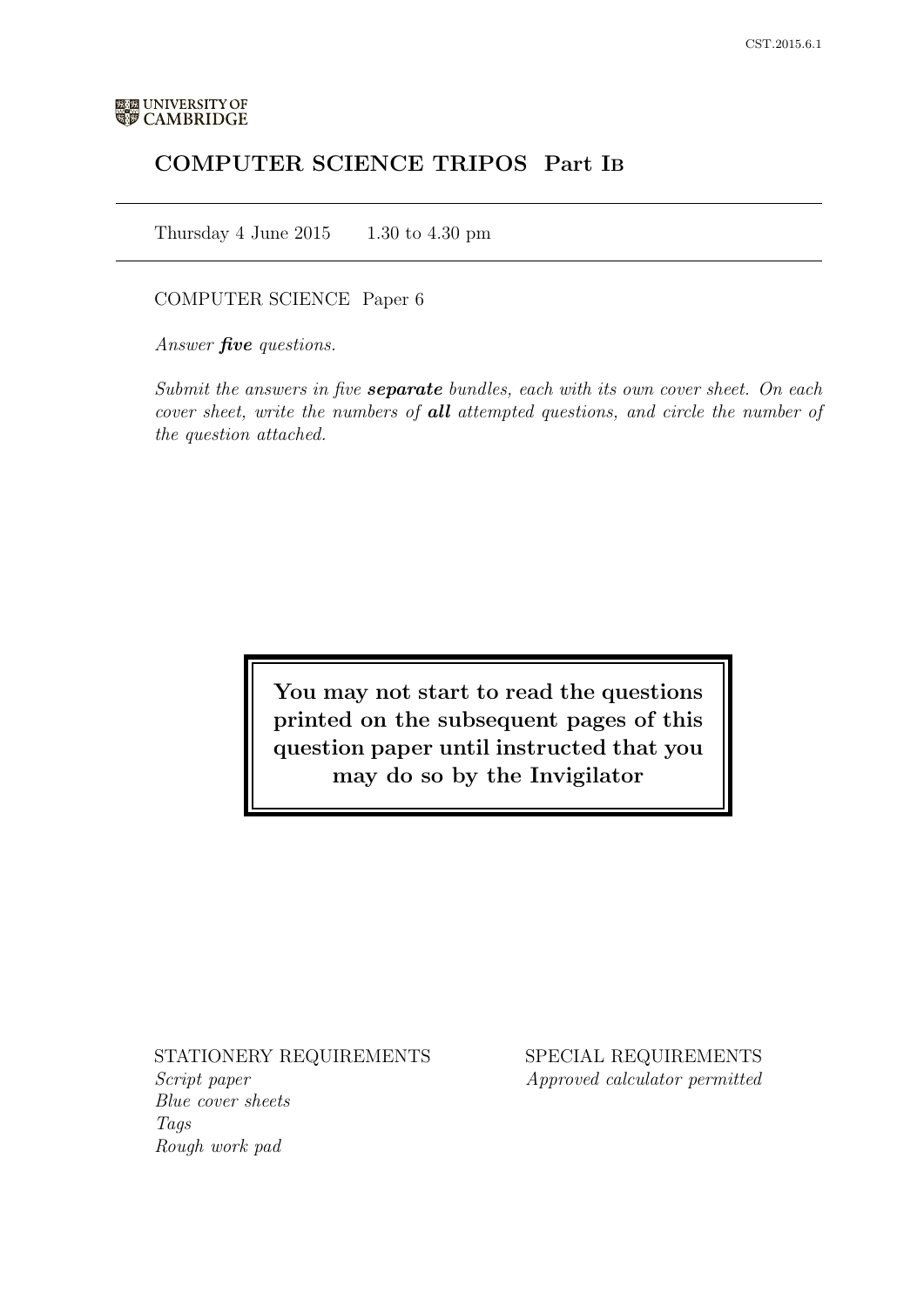#### 1 Complexity Theory

- (a) Give precise definitions of each of the following:
	- $(i)$  the complexity class NP;
	- $(ii)$  polynomial-time reduction; and
	- $(iii)$  NP-complete problem.

[3 x 2 marks]

(b) An instance of a linear programming problem consists of a set  $X = \{x_1, \ldots, x_n\}$ of variables and a set of integer constraints, each of which is of the form

$$
\sum_{1 \le i \le n} a_i x_i \le b,
$$

where each  $a_i$  and b is an integer.

The 0-1 Integer Linear Programming feasibility problem (ILP) is, to determine, given such a linear programming problem, whether there is an assignment of values from the set  $\{0,1\}$  to the variables in X so that substituting these values in the constraints leads to all constraints being simultaneously satisfied.

- (i) Consider a *clause c*, i.e. a disjunction of Boolean literals. Show how such a clause can be converted to an integer constraint which has a  $\{0, 1\}$ -solution if, and only if,  $c$  is satisfiable.  $\boxed{4 \text{ marks}}$
- (*ii*) Use part  $(b)(i)$  to show that there is a polynomial-time reduction from the problem CNF-SAT to ILP. [4 marks]
- (*iii*) Is there a polynomial-time reduction from ILP to CNF-SAT? Justify your answer. [4 marks]
- $(iv)$  What can you conclude about the complexity of  $ILP$ ? [2 marks]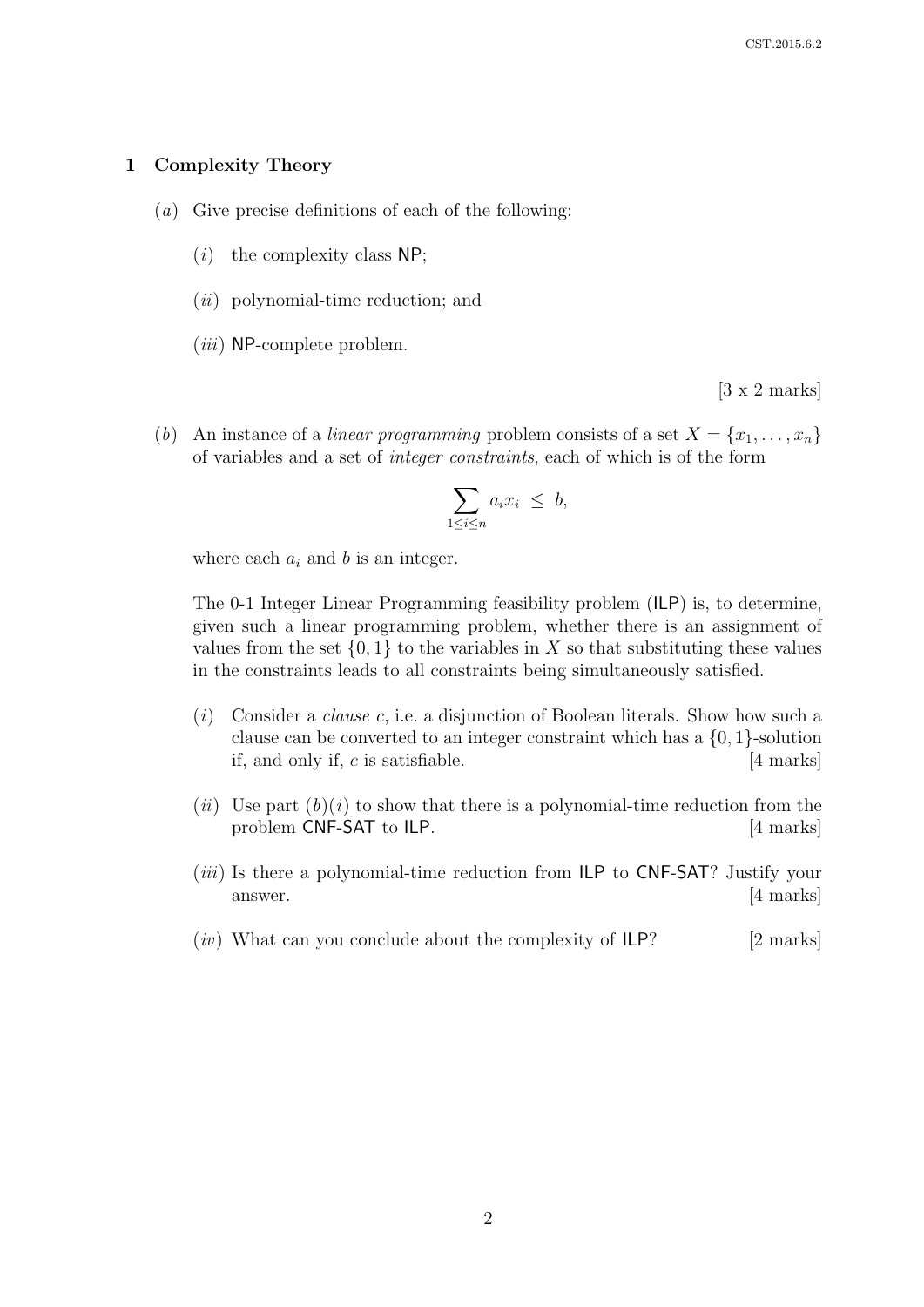# 2 Complexity Theory

- (a) Give precise definitions of each of the following complexity classes:
	- $(i)$   $P;$
	- $(ii)$  L; and
	- $(iii)$  NL.

[3 x 2 marks]

- (b) State the Space Hierarchy Theorem. [2 marks]
- (c) For the purposes of this question, let L2 denote the complexity class  $SPACE((\log n)^2).$

For each of the following inclusions between complexity classes, state whether it is true, false or unknown, giving full justification for your answer.

- $(i) \quad L \subseteq L2;$
- (*ii*) L2  $\subseteq$  L;
- (*iii*) L2  $\subseteq$  P; and
- $(iv)$  NL  $\subseteq$  L2.

[4 x 3 marks]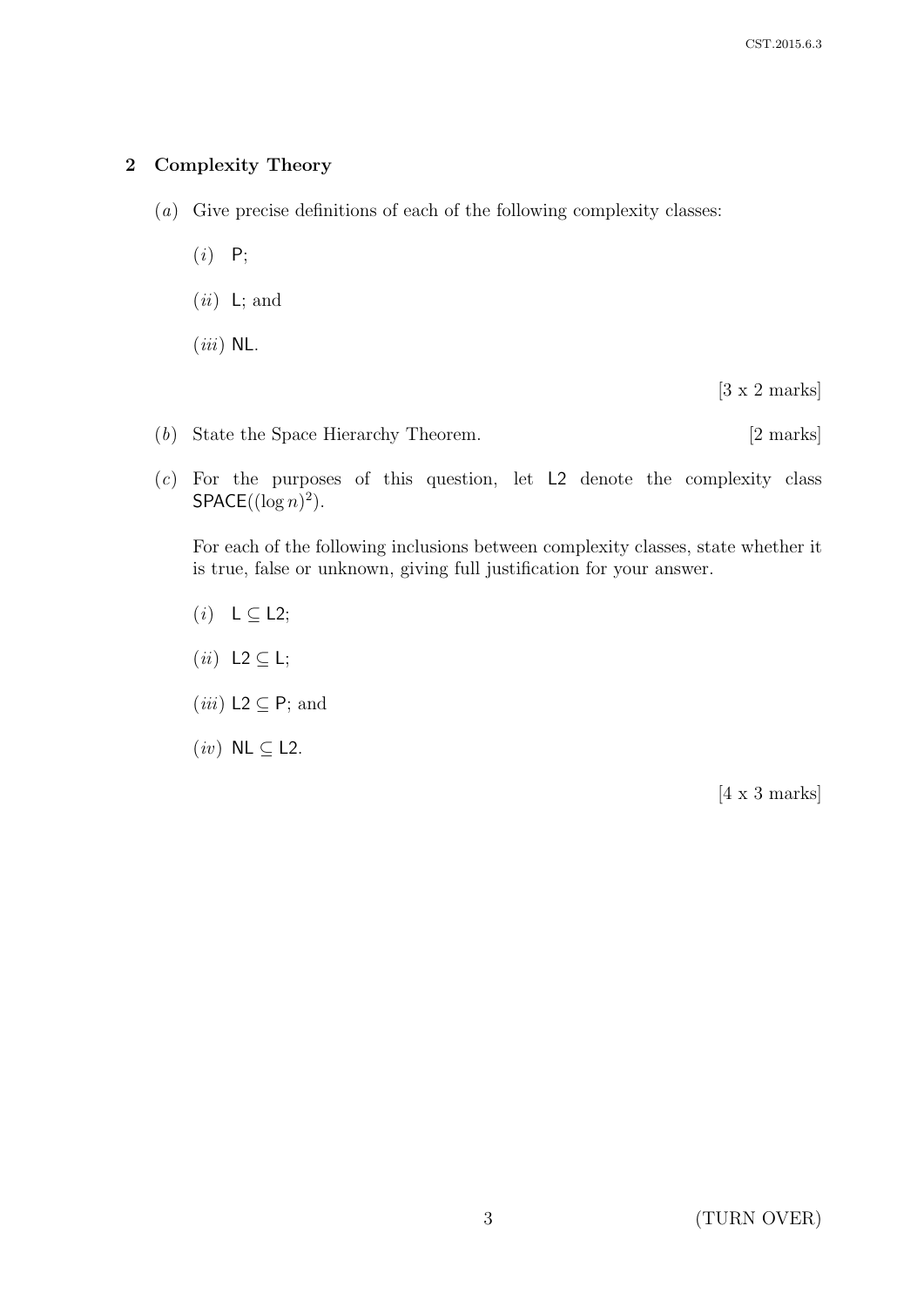### 3 Computation Theory

(a) What does it mean for a partial function to be register machine computable? [3 marks]

(b) Give definitions of bijective codings of pairs of numbers  $(x, y) \in \mathbb{N}^2$  as numbers  $\langle x, y \rangle \in \mathbb{N}$ ; and of finite lists of numbers  $\ell \in \text{list } \mathbb{N}$  as numbers  $\lceil \ell \rceil \in \mathbb{N}$ .

[3 marks]

(c) Let T be the subset of  $\mathbb{N}^3$  consisting of all triples  $(e, \lceil x_1, x_2, \ldots, x_m \rceil^{\mathsf{T}}, t)$  such that the computation of the register machine with index  $e$  halts after  $t$  steps when started with  $R_0 = 0, R_1 = x_1, \ldots, R_m = x_m$  and all other registers zeroed. Define a function  $s \in \mathbb{N} \rightarrow \mathbb{N}$  as follows. For each  $n \in \mathbb{N}$ ,  $s(n) \in \mathbb{N}$  is the maximum of the finite set of numbers  $\{t \mid \exists e, x \in \mathbb{N} \ldotp \langle e, x \rangle \leq n \land (e, x, t) \in T\}.$ 

Prove that for all recursive functions  $r \in \mathbb{N} \rightarrow \mathbb{N}$ , there exists some  $n \in \mathbb{N}$  with  $r(n) < s(n)$ . Any standard results about register machines and about recursive functions that you use should be clearly stated, but need not be proved.

[14 marks]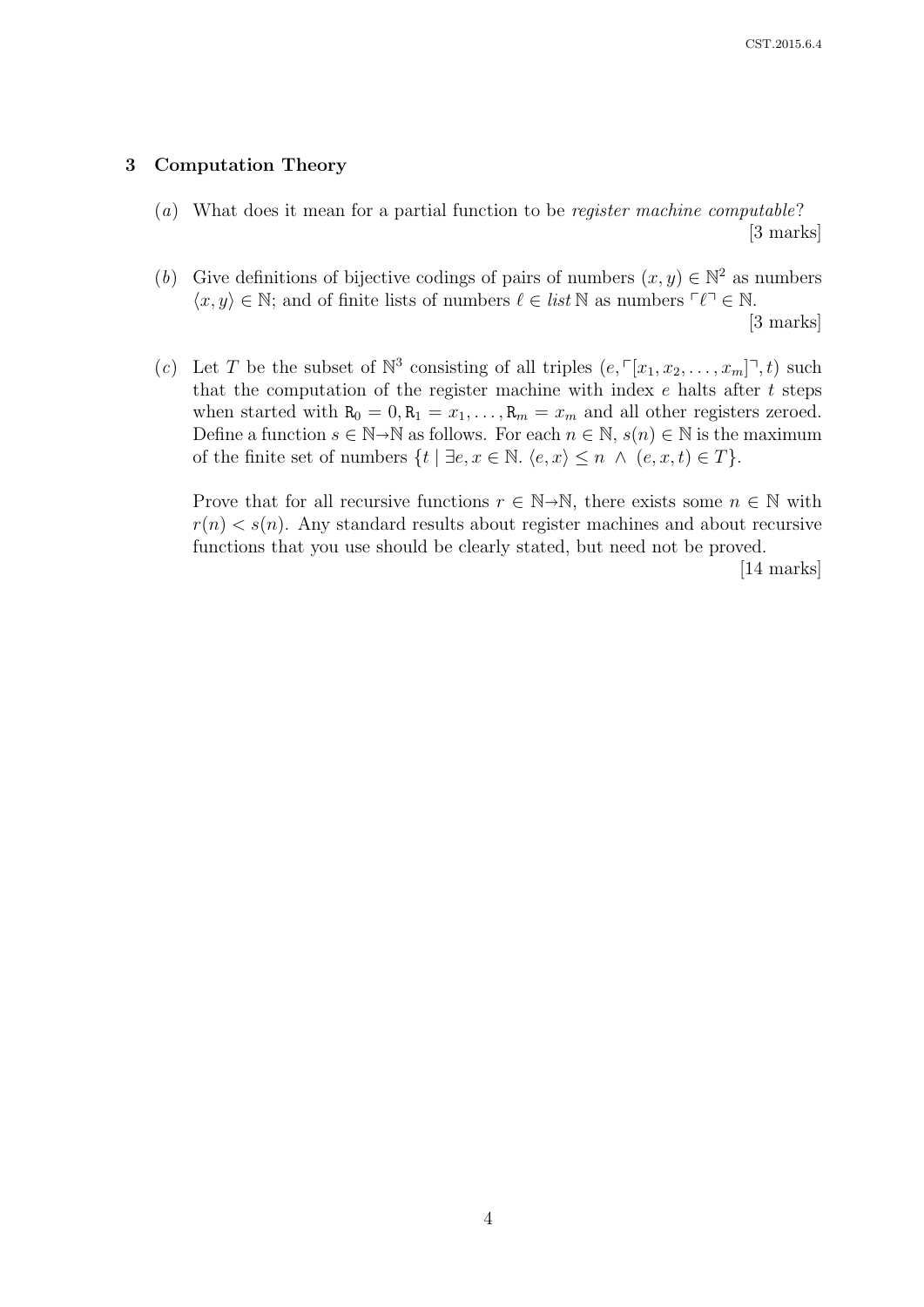#### 4 Computation Theory

- (a) Give inductive definitions of the relations  $M \to N$  and  $M \to N$  of single-step and many-step  $\beta$ -reduction between  $\lambda$ -terms M and N. (You may assume the definition of  $\alpha$ -conversion,  $M =_{\alpha} N$ .) [6 marks]
- (b) Turing's fixed point combinator is the  $\lambda$ -term AA where  $A = \lambda x \cdot \lambda y \cdot y(x \cdot x \cdot y)$ . Use it to show that given any  $\lambda$ -term M, there is a  $\lambda$ -term X satisfying  $X \to M X$ . [2 marks]
- (c) The sequence of  $\lambda$ -terms  $N_0, N_1, N_2, \ldots$  is defined by  $N_0 = \lambda x \cdot \lambda f$ . x and  $N_{n+1} =$  $\lambda x.\lambda f. f N_n$ . Say that a function  $f \in \mathbb{N}^k \to \mathbb{N}$  is *Scott definable* if there is a  $\lambda$ -term  $F$  or other substanting that  $F N$ F satisfying that  $F \mathbb{N}_{n_1} \cdots \mathbb{N}_{n_k} \to \mathbb{N}_{\mathbf{f}(n_1,\ldots,n_k)}$  for all  $(n_1,\ldots,n_k) \in \mathbb{N}^k$ .
	- (i) Show that the successor function,  $succ(n) = n + 1$ , is Scott definable. [2 marks]
	- (ii) Show that for any  $\lambda$ -terms M and N,  $N_0 M N \to M$  and  $N_{n+1} M N \to N N_n$ . Deduce that the predecessor function

$$
\text{pred}(n) = \begin{cases} 0 & \text{if } n = 0 \\ n - 1 & \text{if } n > 0 \end{cases}
$$

is Scott definable. [2 marks]

(iii) By considering the  $\lambda$ -terms  $P_m = A A (\lambda f. \lambda y. y N_m (\lambda z. S(f z)))$  for a suitable choice of S, or otherwise, prove that the addition function  $\texttt{plus}(m, n) =$  $m + n$  is Scott definable. [8 marks]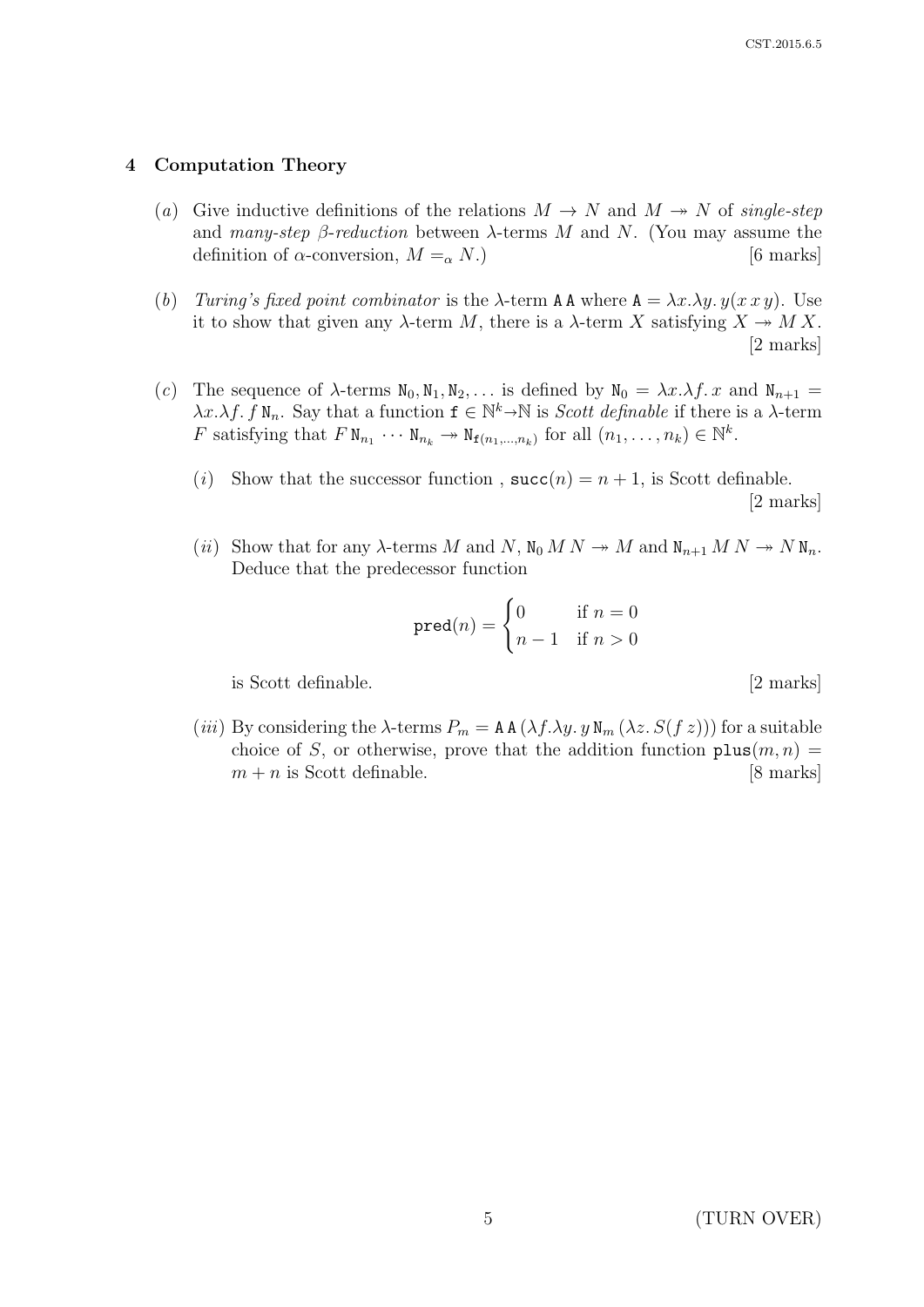# 5 Logic and Proof

- (a) Give and explain the inference rules of resolution and factoring, in the context of automated theorem proving. Why is factoring necessary for completeness? [5 marks]
- (b) For both the following sets of clauses, either exhibit a model or show that none exists. Below,  $a$  and  $b$  are constants, while  $w, x, y$  and  $z$  are variables.
	- (i)

$$
{P, \neg Q(a), \neg Q(b), R(a)}
$$
  

$$
{\neg P, Q(x), R(b)}
$$
  

$$
{\neg R(b), \neg R(x)}
$$

[5 marks]

(ii)

$$
\{\neg P(x, y), Q(x, y, f(x, y))\}\n\{\neg R(y, z), Q(a, y, z)\}\n\{R(y, z), \neg Q(a, y, z)\}\n\{P(x, g(x)), Q(x, g(x), z)\}\n\{\neg R(x, y), \neg Q(x, w, z)\}
$$

[10 marks]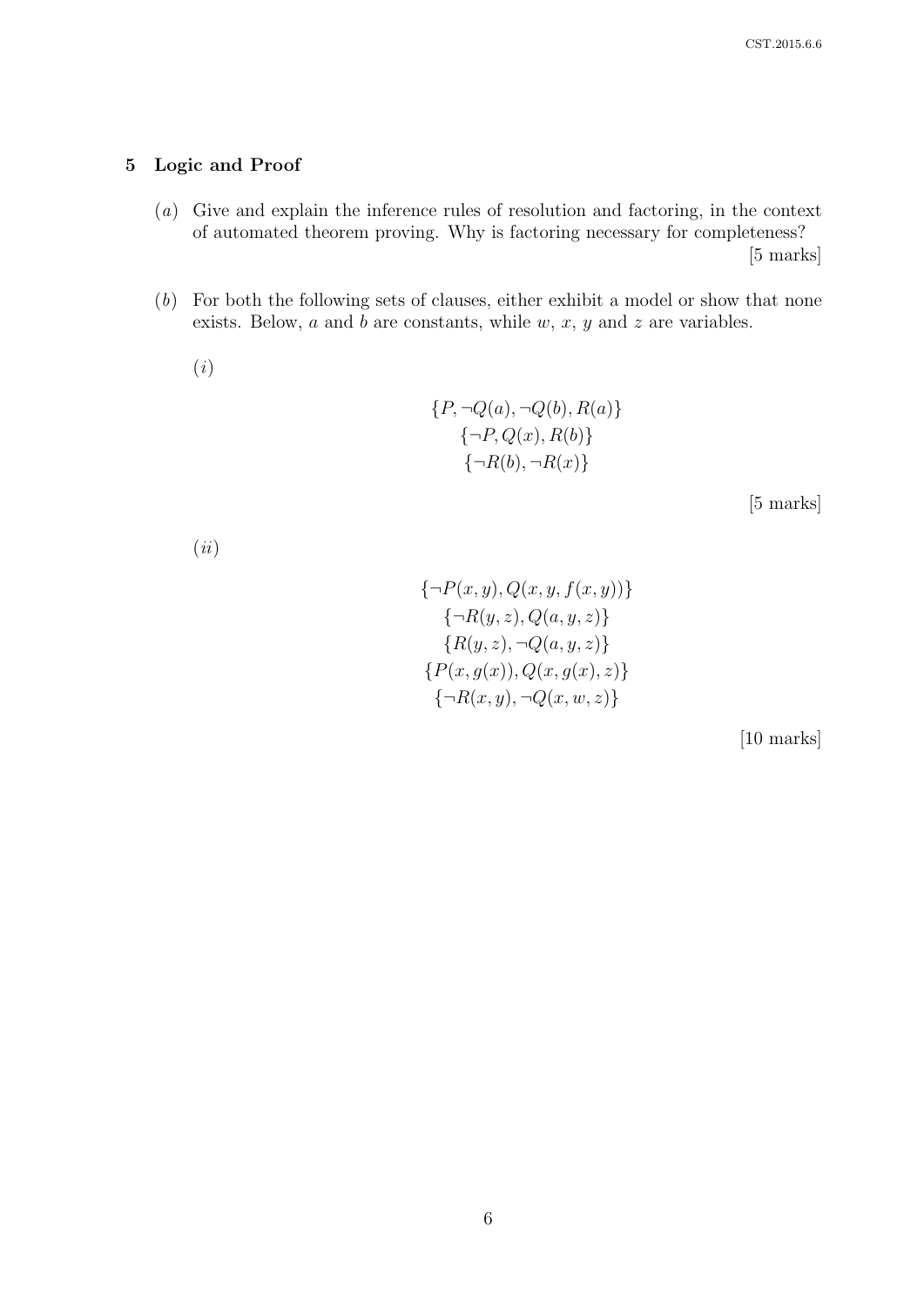# 6 Logic and Proof

- (a) Describe how to test a propositional formula A for satisfiability, exhibiting a model if possible, based on
	- $(i)$  converting A to disjunctive normal form
	- $(ii)$  converting A to a binary decision diagram (BDD)

Briefly describe these alternative forms and state their respective advantages. [6 marks]

(b) For each of the following formulas, present either a proof in a sequent or tableau calculus, or a falsifying interpretation.

$$
(i) \quad [\forall x \ \exists y \ Q(x, y)] \Rightarrow \exists y \ Q(y, y) \tag{4 marks}
$$

$$
(ii) \ [\forall x (P(x) \to \neg P(x))] \land [\exists y P(y)] \to \exists y Q(y) \tag{4 marks}
$$

$$
(iii) \ \Box(A \lor B) \to (\Diamond \Box \neg A \to \Diamond \Box B) \tag{6 marks}
$$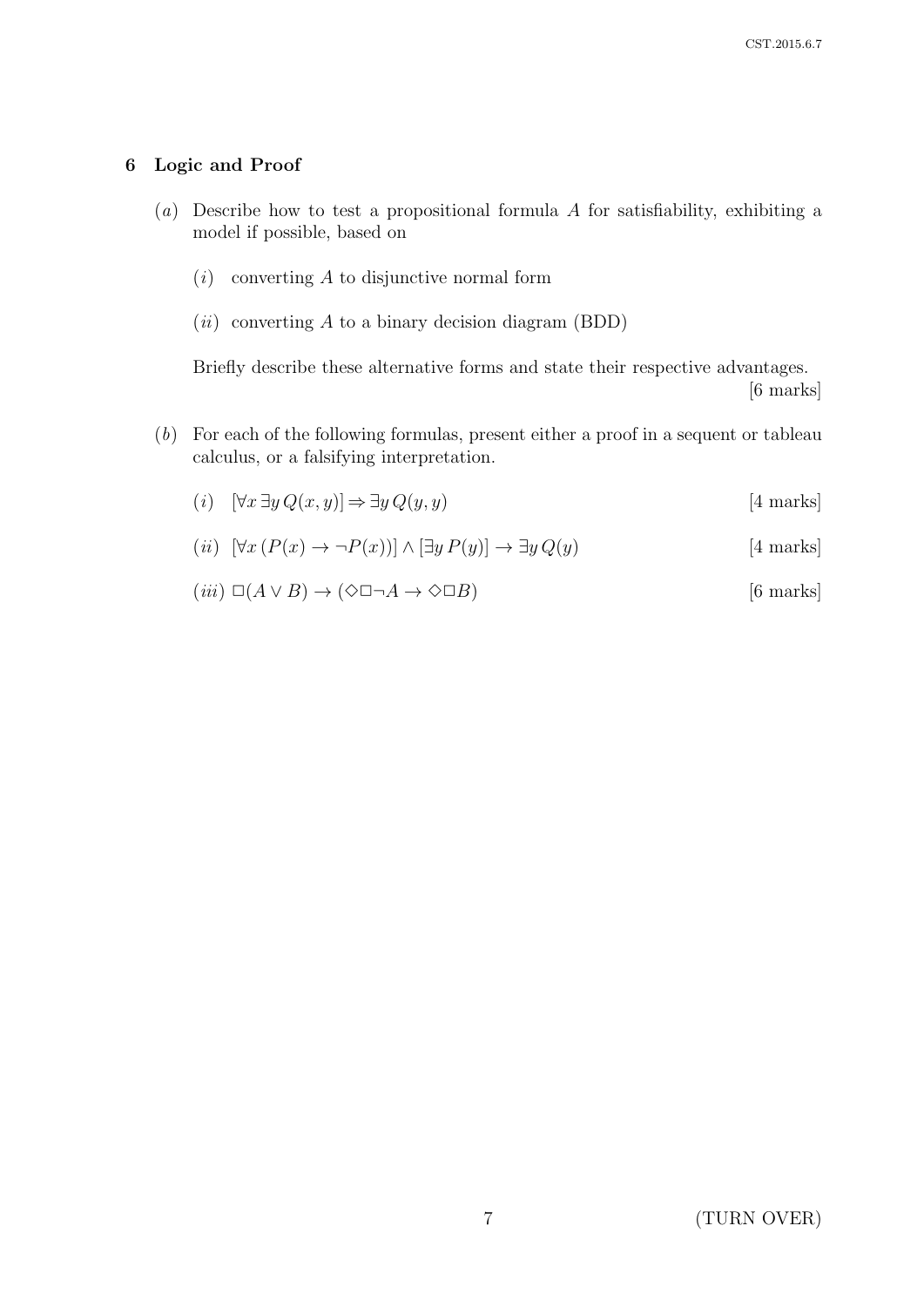#### 7 Mathematical Methods for Computer Science

(a) An inner product space E containing piecewise continuous complex functions  $f(x)$  and  $g(x)$  on some interval is spanned by the orthonormal basis functions  ${e_i}$  used in the Fourier series. Thus complex coefficients  ${\alpha_i}$  and  ${\beta_i}$  exist such that  $f(x) = \sum$ i  $\alpha_i e_i(x)$  and  $g(x) = \sum$ i  $\beta_i e_i(x)$ .

(i) Show that 
$$
\langle f, g \rangle = \sum_{i} \alpha_i \overline{\beta_i}
$$
. [5 marks]

- (ii) Would the same result hold if the orthonormal basis functions  $\{e_i\}$  that span E were not the Fourier basis? Justify your answer, and provide the name for coefficients  $\{\alpha_i\}$  and  $\{\beta_i\}$  in such a case. [2 marks]
- (b) Consider a sequence  $f[n]$   $(n = 0, 1, \ldots, 15)$  with Fourier coefficients  $F[k]$   $(k = 0, 1, \ldots, 15)$ . Using the  $16^{th}$  roots of unity as labelled around the unit circle in powers of  $w^1$ , the primitive  $16^{th}$  root of unity, construct a sequence of these  $w^i$  that could be used to compute  $F[3]$ .



(c) From the well-known fact that a periodic square wave  $(f(x) = 1$  for  $0 < x < \pi$ ,  $f(x) = -1$  for  $\pi < x < 2\pi, \dots$ ) has the following Fourier series

$$
f(x) = \frac{4}{\pi} \left[ \sin(x) + \frac{\sin(3x)}{3} + \frac{\sin(5x)}{5} + \frac{\sin(7x)}{7} + \dots \right]
$$

produce the first four terms of the Fourier series for the triangle wave whose derivative is this square wave. [4 marks]

- (d) What sets of frequencies are required to perform the following analyses?
	- Fourier transform of a non-periodic continuous function
	- Fourier analysis of a piecewise continuous periodic function with period  $2\pi$
	- Wavelet transform of a non-periodic function, either continuous or discrete

Comment on the relationship between the density of frequencies required and the role of "locality" in the analysis. [5 marks]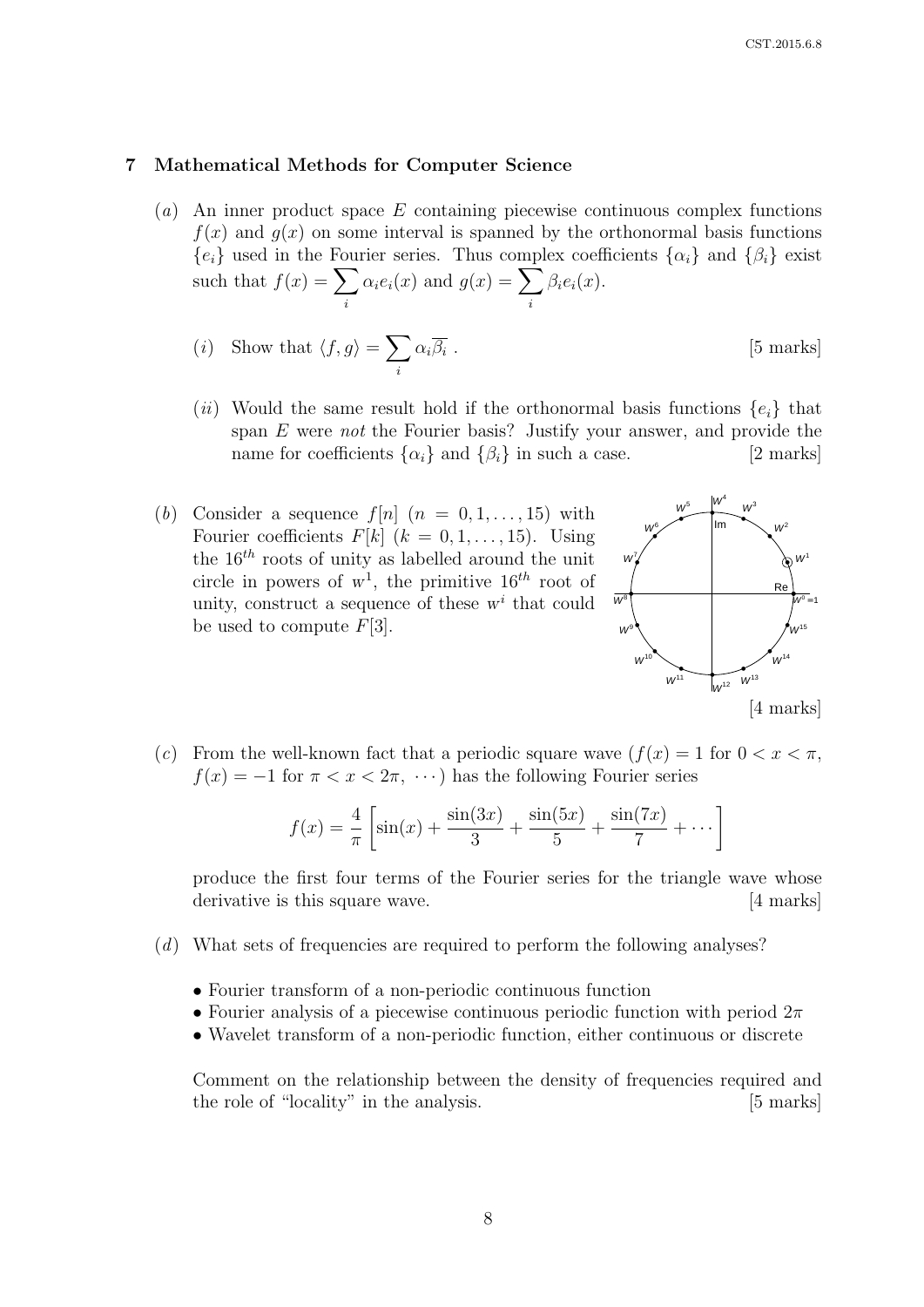#### 8 Mathematical Methods for Computer Science

- (a) Let X be a random variable with finite mean  $\mu = \mathbb{E}(X)$  and finite variance  $\sigma^2 =$ Var $(X)$ . State and prove Chebyshev's inequality for the random variable X. You may assume Markov's inequality without proof. [5 marks]
- $(b)$  Now suppose that X is a continuous random variable with probability density function  $f_X(x)$  and finite mean  $\mu = \mathbb{E}(X)$  such that
	- $f_X(x) = 0 \quad \forall x \notin [\alpha, \beta]$
	- $xf_X(x) \leq \gamma \quad \forall x \in [\alpha, \beta]$

where  $\alpha, \beta$  and  $\gamma$  are non-negative real constants with  $\alpha < \beta$ . Suppose that  $(A_i, B_i)$  for  $i = 1, 2, ..., n$  is a sequence of independent and identically distributed 2-dimensional random variables where  $A_i$  and  $B_i$  are independent with marginal distributions  $A_i \sim U[\alpha, \beta]$  and  $B_i \sim U[0, \gamma]$  for each  $i =$  $1, 2, \ldots, n$ .

(*i*) Define random variables  $I_i$  for  $i = 1, 2, ..., n$  such that

$$
I_i = \begin{cases} 1 & \text{if } B_i \le A_i f_X(A_i) \\ 0 & \text{otherwise} \end{cases}
$$

and set  $Z_n = \frac{1}{n}$  $\frac{1}{n} \sum_{i=1}^{n} I_i$ . Show that  $\mathbb{E}(Z_n) = \mu/(\gamma(\beta - \alpha))$  and that  $Var(Z_n) \leq \frac{1}{4n}$  $\frac{1}{4n}$ . [5 marks]

- (ii) Using Chebyshev's inequality show that  $Z_n$  converges in probability to the degenerate random variable with value  $\mu/(\gamma(\beta - \alpha))$ . [5 marks]
- (*iii*) Describe an algorithm to estimate the mean  $\mu$  of the random variable X. You may assume for the purpose of your algorithm that you have a function that returns random points of the given form  $(A_i, B_i)$ .  $[5$  marks].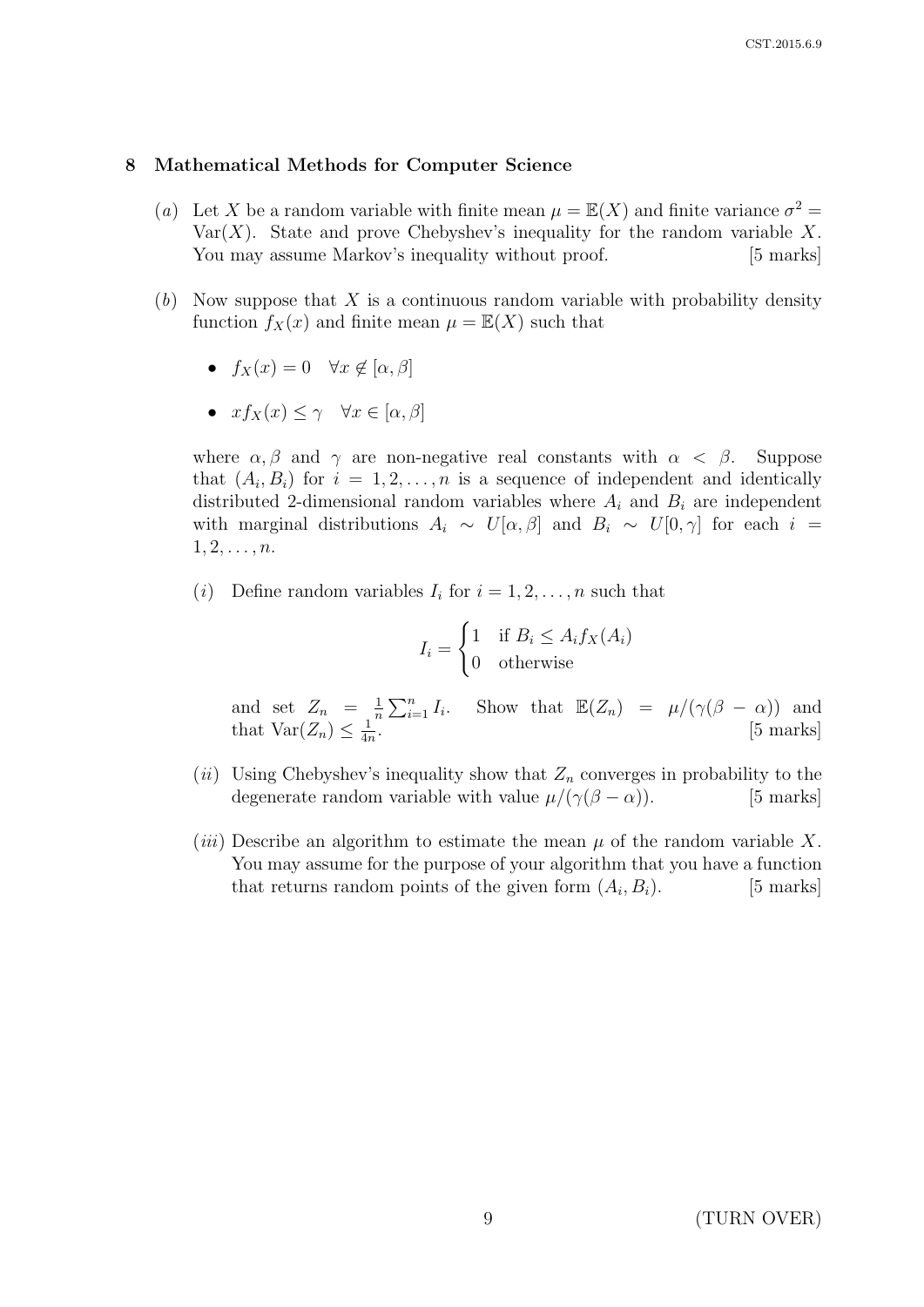### 9 Semantics of Programming Languages

Consider the following language syntax:

Booleans  $b \in \mathbb{B} = \{$ true, false $\}$ Natural numbers  $n \in \mathbb{N} = \{0, 1, ...\}$ Locations  $\ell \in \mathbb{L} = \{l, l_0, l_1, l_2, \ldots\}$ Operations  $op ::= + | - | \geq$ Expressions

 $e$  ::=  $n | b | e_1$  op  $e_2 |$  if  $e_1$  then  $e_2 | \ell := e | \ell |$  skip  $| e_1; e_2 |$  print e

Types  $T ::=$  nat | bool | unit | T ref

(a) Define a reasonable operational semantics and type system for this syntax. Your operational semantics should be expressed as a relation

$$
\langle e, s \rangle \xrightarrow{L} \langle e', s' \rangle
$$

where s models the store and the label L is either n (for a **print** of that natural number) or  $\tau$  (for an internal transition). Your type system should be expressed as a relation

 $\Gamma \vdash e : T$ 

Make clear what s and  $\Gamma$  range over in your semantics.

[12 marks]

(b) Explain the main design choices you made in part  $(a)$ , giving alternative rules or examples (of expressions, transitions, or derivations of transitions or typing) as appropriate. Discuss whether your semantics has type preservation and progress properties. [8 marks]